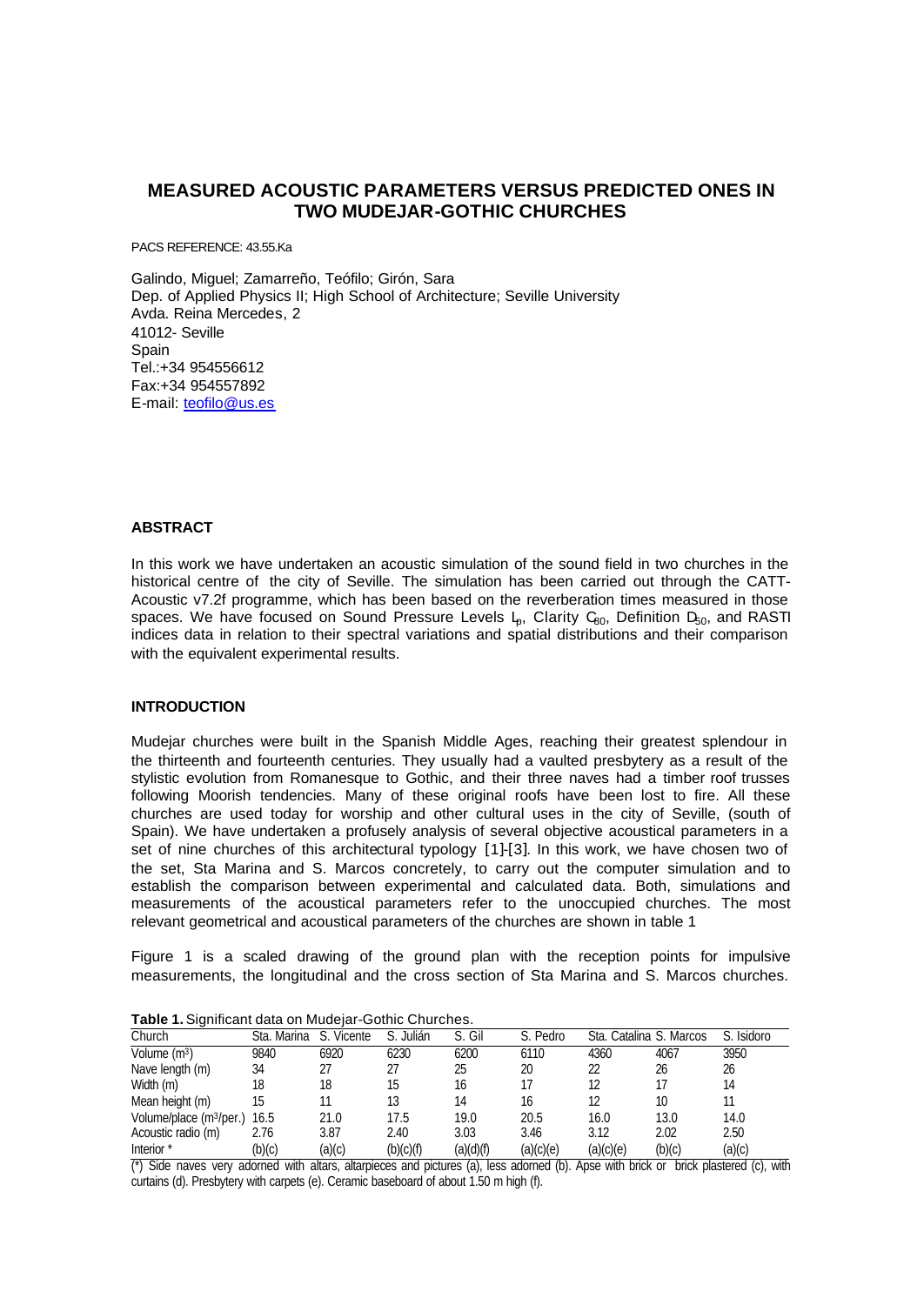

**Figure 1.** Ground plant with its reception points (top), longitudinal (middle) and cross section (bottom) of Santa Marina (left) and San Marcos (right) churches.

Sta Marina shows three naves of five sections with pointed arches likewise S. Marcos has three naves of four sections with horseshoe arches. Both show a similar interior inner (see table 1), their floor is of ceramic, and the furniture is composed of wooden pews in the principal naves and seats in the lateral ones.

Three types of measurements were carried out: impulse measurements, steady-state measurements and tests with a band filtered and amplitude modulated noise to study the intelligibility. Impulsive signals were generated by firing a blank cartridge from a 9mm pistol at the place where the source would be located in normal use. At each reception point the microphone signal was recorded using a Sony PC 204 DAT. In all cases, omnidirectional B&K 4165 microphones were used with their respective preamplifiers and polarization sources from the same manufacturer. The first stage of this analysis is laboratory processing of the signals using a B&K 2133 analyser to find reverberation time *T* in the bands of interest with Schroeder's integrated impulse method. The second stage requires the conversion of individual analogue recordings to a "wav" file using a PC Sound Blaster AWE34 sound card at a sampling frequency of 44.1 kHz. Afterwards, these data were processed with the MATLAB language to separate the range of interest (50-80 ms) and obtain the indices [2].

The steady-state sound levels in these places were obtained using a reference source (B&K 4205) placed on the altar. For this source we know the octave band sound power spectrum. After calibrating the system, a 30s recording was made on the DAT for each position and later processed in the laboratory with the analyser to obtain the global and the octave bands levels by averaging for 20s [1].

RASTI index measurements have been carried out using the Brüel&Kjær speech level meter type 3361. The data acquisition process was controlled by a portable computer via RS-232 that was charged with configuring the receiver parameters, receiving the data and storing them for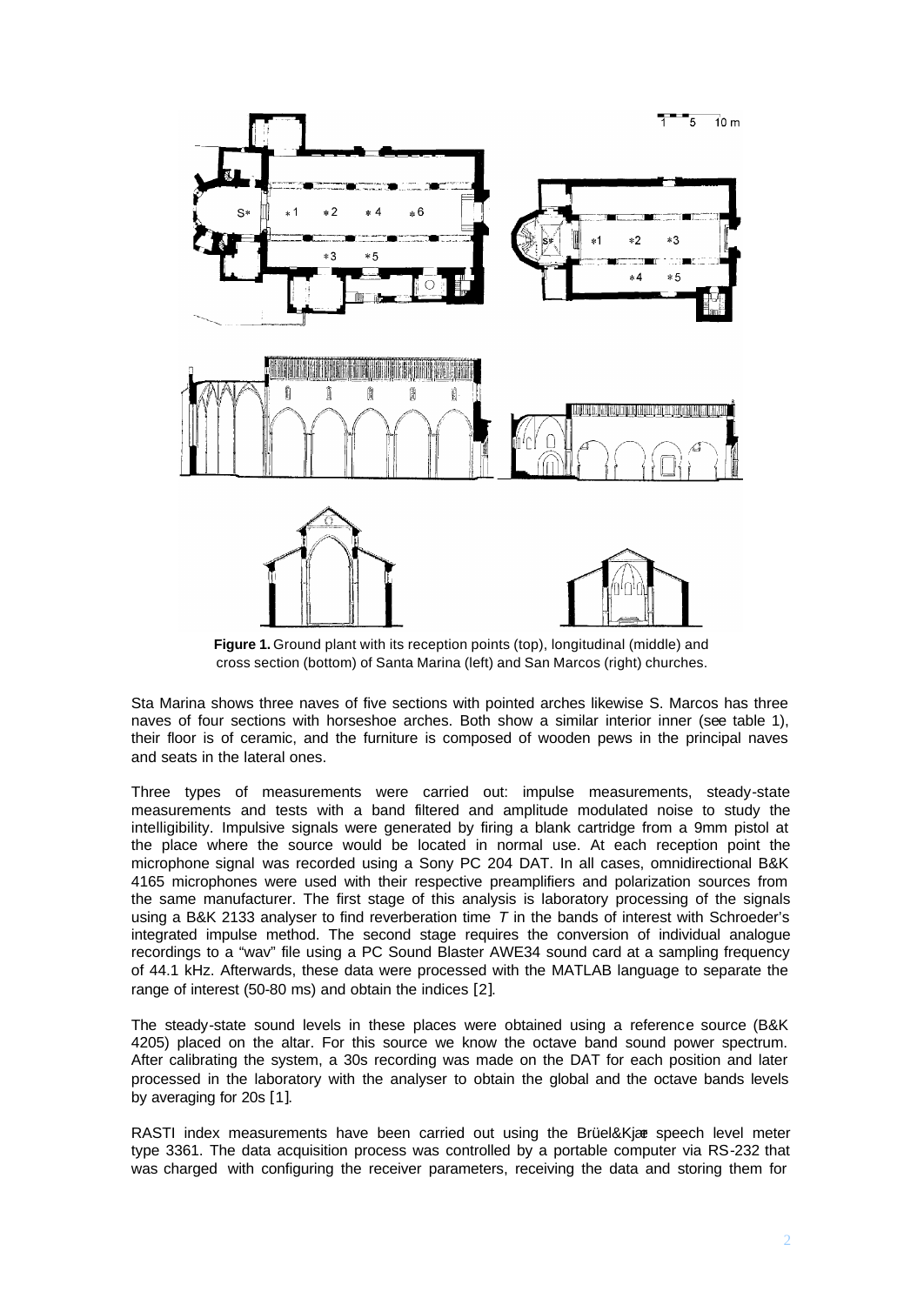**Table 2.** Measured T<sub>meas</sub> and simulated T<sub>sim</sub> reverberation times.

|            | Santa Marina                 |           | San Marcos        |                        |  |  |  |  |  |
|------------|------------------------------|-----------|-------------------|------------------------|--|--|--|--|--|
| Freq. (Hz) | $\mathsf{T}_{\mathsf{meas}}$ | $T_{sim}$ | T <sub>meas</sub> | $\mathsf{T}_{\sf sim}$ |  |  |  |  |  |
| 125        | 3.75                         | 3.57      | 3.71              | 3.74                   |  |  |  |  |  |
| 250        | 3.62                         | 3.51      | 4.01              | 4.04                   |  |  |  |  |  |
| 500        | 3.96                         | 4.00      | 3.95              | 4.03                   |  |  |  |  |  |
| 1000       | 4.00                         | 4.02      | 4.01              | 4.02                   |  |  |  |  |  |
| 2000       | 3.57                         | 3.69      | 3.57              | 3.42                   |  |  |  |  |  |
| 4000       | 2.62                         | 2.61      | 2.58              | 2.55                   |  |  |  |  |  |

their subsequent analysis and processing. The microphone, which was set up at about earheight of a sitting person  $(-1,20, \text{m})$  from the floor) was moved from one reception point to another. In each church we took<br>measurements at several points  $(-10)$ measurements at several points (~10) distributed over the audience area. The emitter was put in all cases on the altar, which is the customary location of the natural source. The emission reference level was adjusted to ref.+10 dB of the equipment when the tests



**Figure 2.** 3D-Models used for Catt simulation (Sta. Marina (left), S. Marcos (right)).

were performed without using the electroacoustic support system. Although measurements with electroacoustic support have been taken, they are not included in this work.

Concerning the computed predictions, they have been accomplished with a commercially available programme CATT-Acoustic v7.2f [4]. This is a room acoustic prediction programme based on the Image Source Model (ISM) for early part echogram qualitative detail, Ray-tracing for audience area colour mapping and Randomised Tail-corrected Cone-tracing (RTC) for full detailed calculation enabling auralization. RTC employs randomised cone-tracing (cone tracing which handles diffuse reflection in the same manner as ray-tracing does) for the full response but handles the direct sound, first order specular and Lambert's diffuse reflections, and second order specular reflections deterministically. A round robin test of geometric room acoustic computer models [5], showed that the common feature of the most successful predictions was the inclusion of some form of diffusion modelling.

The programme is configured for auto number and auto time to determine the number of rays N, to be used and the time  $t<sub>R</sub>$  to be considered each ray in its path. N= 52440 and  $t<sub>R</sub>=4015$  ms for Sta Marina church and N=36798 and  $k = 3869$ ms for S. Marcos church respectively. The early part is limited to 1s. Using an iterative procedure we have adjusted the absorption coefficients of the different wooden ceilings, which are the most singular ones, until we obtained the simulated reverberation times in a range of  $\pm 10\%$  of the in situ experimental results (see table 2). Those absorption coefficient values are contrasted with other similar data in the bibliography.

The churches have been drawn in AUTOCAD and through AUTOSLIP commands they have been exported as a CATT file (file. geo). Figure 2 shows a view of the 3D model created in CATT for both churches. In the calculus we have considered the air absorption and the sound velocity at the atmospheric conditions of 20ºC and 50% relative humidity, similar to that at the measurement time. The background noise in each simulation process coincides with the measured noise spectra. An omnidirectional source with the known sound power spectrum of the real one has been used to obtain simulated sound pressure levels, and microphones have been placed at 1,20 m above floor level.

# **EXPERIMENTAL RESULTS AND DISCUSSION**

Figure 3 shows the measured and computer calculated values of the sound pressure levels (relative to that produced by the sound source in a free field at 10m) versus source-receiver distance at broadband, 500 and 2000 Hz octave bands in Sta. Marina (left) and S. Marcos (right) churches. The same graphics show the theoretical curves obtained through classical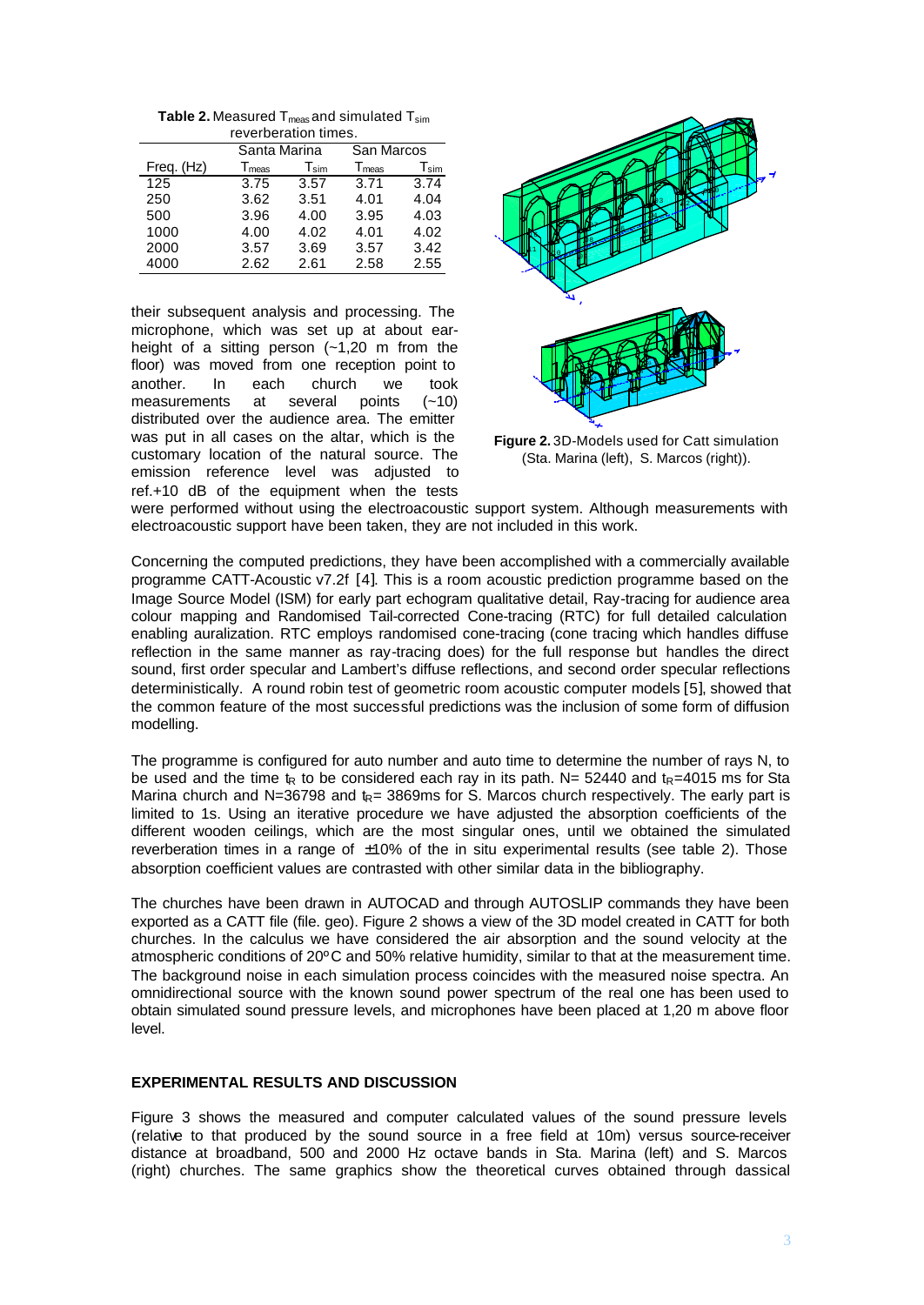

Figure 3. Sound pressure level L<sub>P</sub>-L<sub>Pref</sub> (dB) versus source-receiver distance (m) for Sta. Marina (left) and S. Marcos (right).

diffuse field model, Barron's modified model [6] and a fitted curve of the experimental results [1]. We can see that the simulated levels decrease beyond the critical distance according to Barron's and the adjusted one models.

Figures 4 and 5 compare the measured and simulated  $D_{50}(% )$  (top) and  $C_{80}(dB)$  (bottom) as a function of distance at the same octave bands for Sta. Marina and S. Marcos churches. The graphics also show the theoretical lines of the analytical model, which has been published before [3]. In all cases both set of values show similar spectral and positional patterns and they show that these two acoustic quality descriptors are rather sensitive to local variations, there being also an acceptable agreement with the predicted theoretical model.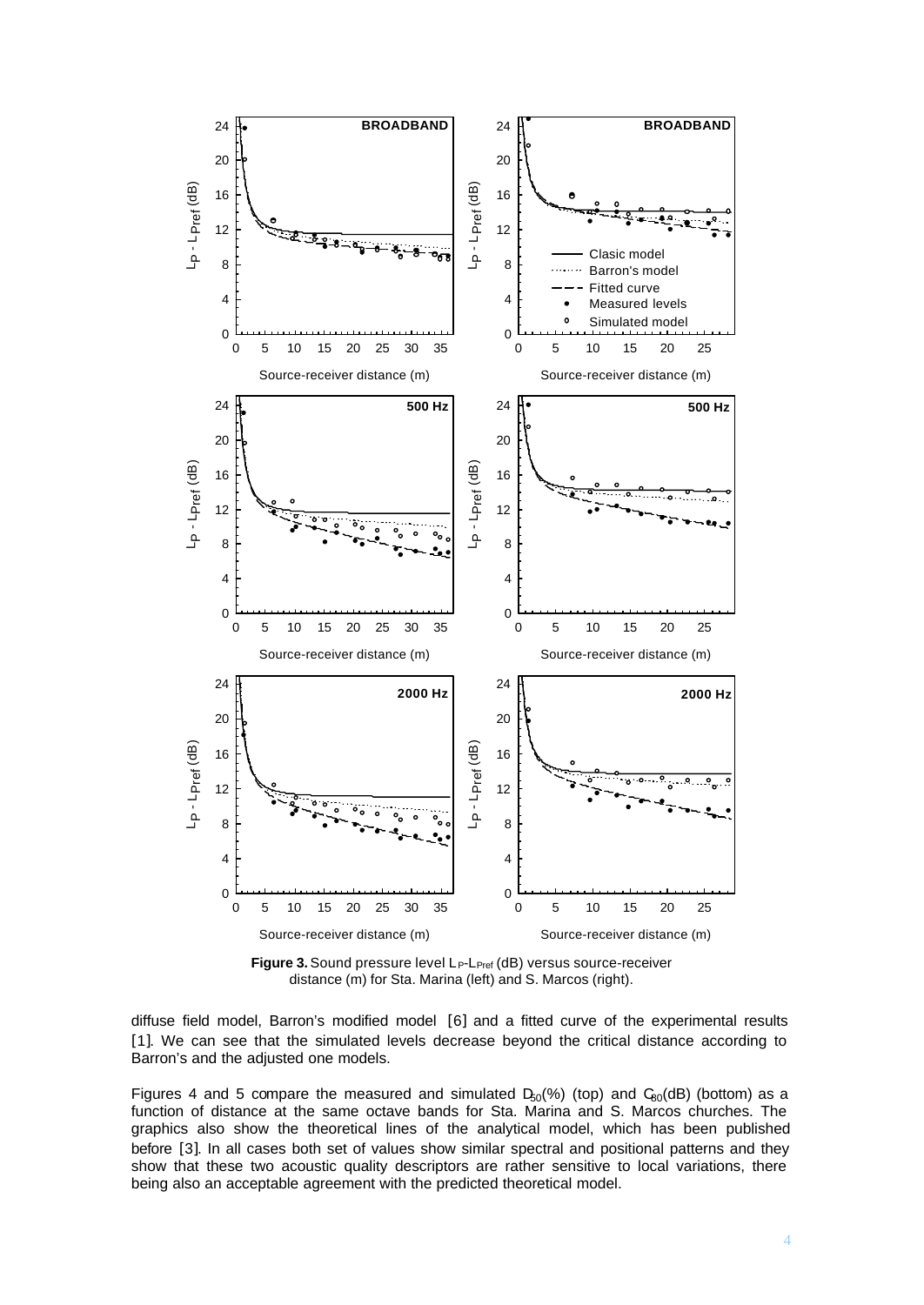

Figure 4. D<sub>50</sub> (%) and C<sub>80</sub> (dB) versus source-receiver distance (m) in Sta. Marina church.



Figure 5. D<sub>50</sub> (%) and C<sub>80</sub> (dB) versus source-receiver distance (m) in S. Marcos church.